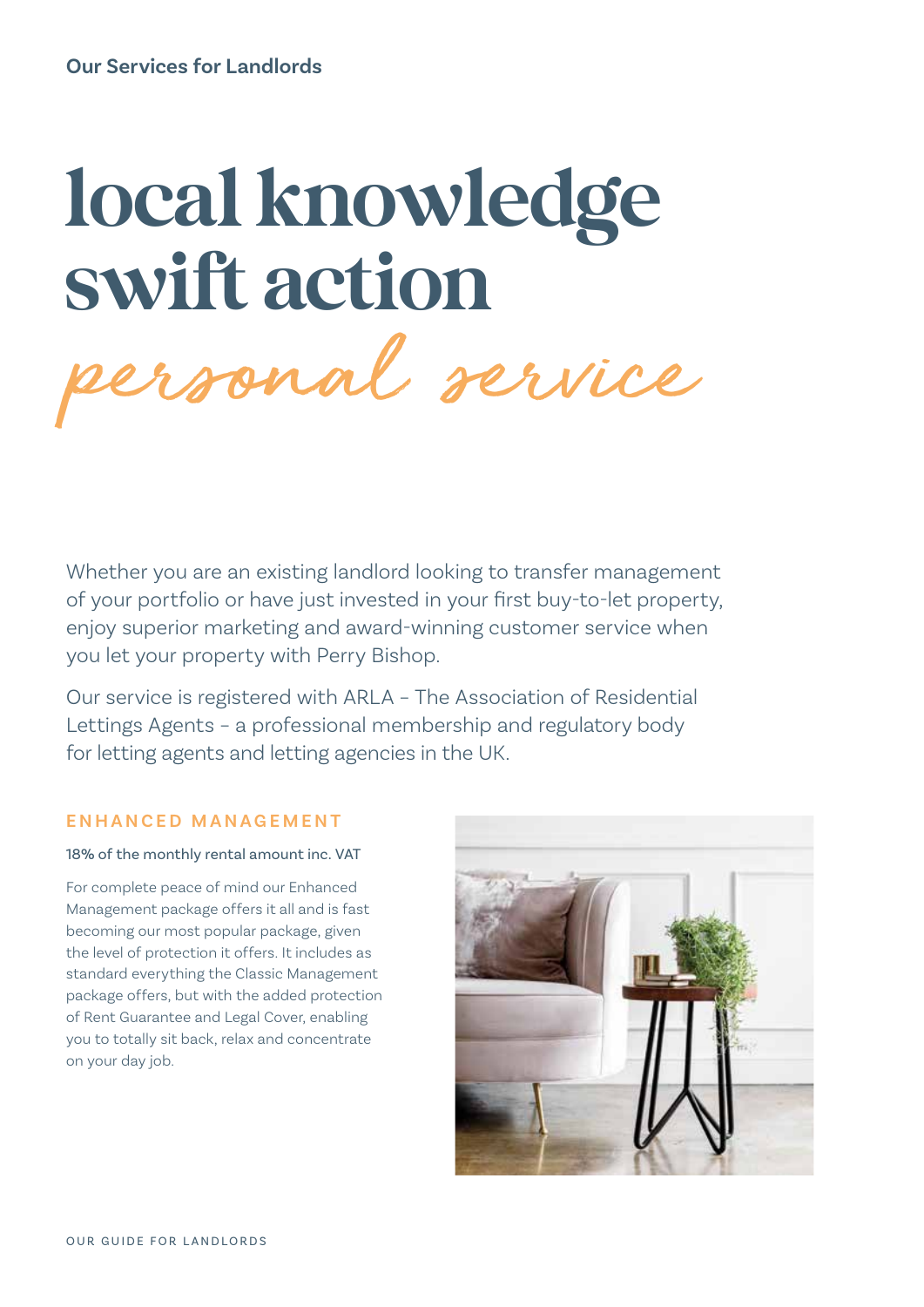

## **CLASSIC MANAGEMENT**

15% of the monthly rental amount inc. VAT

For those landlords who don't want the burden of being a full-time landlord, this is our standard management package.

It includes professional photography, the marketing and finding of new tenants (including viewings) and arranging of legal documentation associated with any tenancy. It also includes the arranging of compliance certificates, for example a Gas Safety Certificate, a PAT Test (Portable appliance testing) and/or Electrical Installation Certificates (EICR) at the commencement of the tenancy and when they are due for renewal.

We will carry out thorough property visits, taking photographs each time to create an in-depth report throughout the term. Each report will provide both you and your tenant(s) with an accurate record of the property's condition which will help reduce the chance of disputes later on or at the end of the tenancy.

Our Property Managers are dedicated to maintenance – they will pick up maintenance issues before they become serious and ensure works are dealt with promptly and efficiently, so that potentially serious problems are avoided and bills are kept to a minimum.

We will also deal with the return of the deposit on your behalf, including any negotiations surrounding the deposit and its return.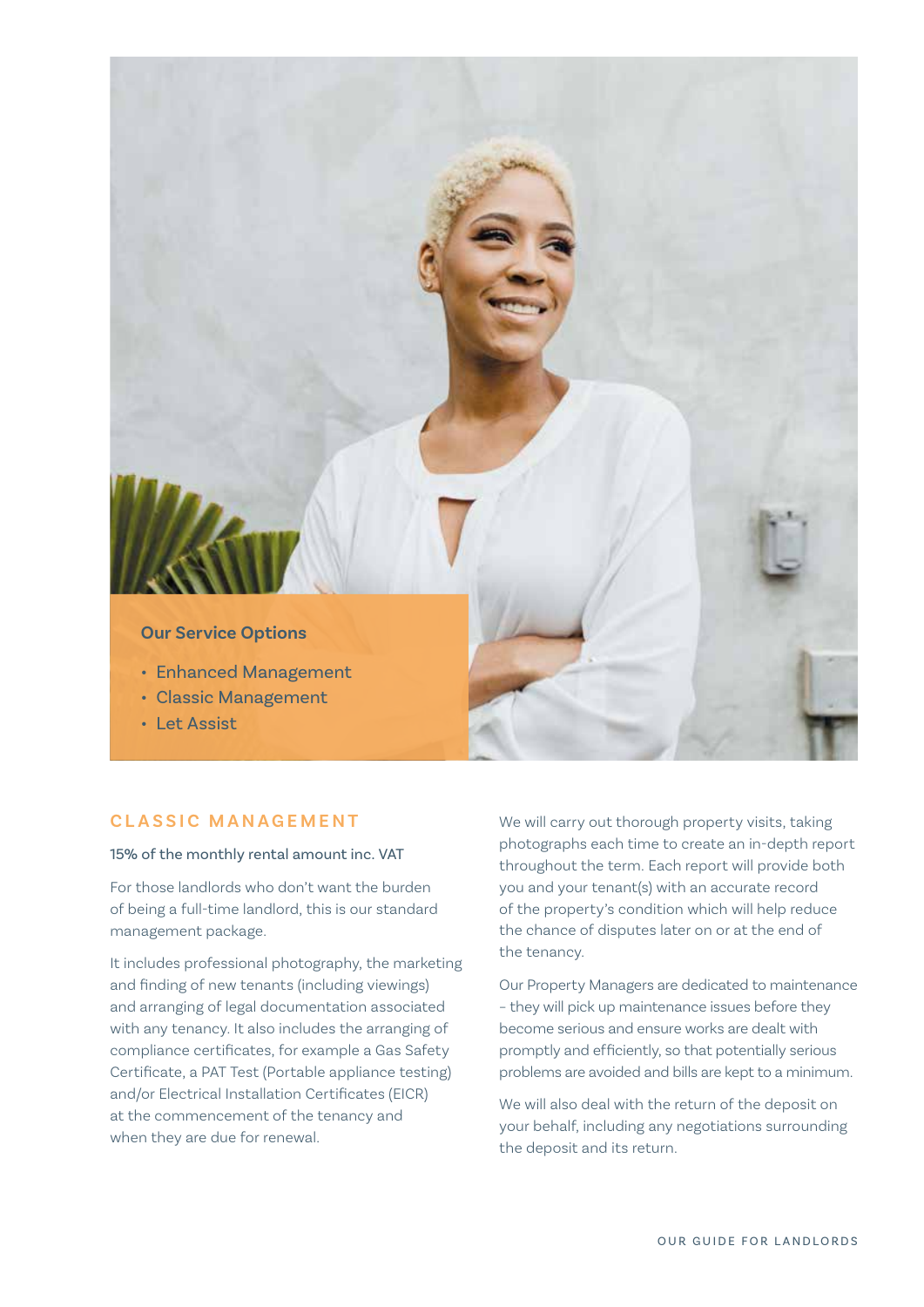# **Our Services for Landlords**

### **LET ASSIST**

10% of the monthly rental amount inc. VAT

Specifically designed for Landlords who wish to self-manage the ongoing maintenance of the property, but who need our professional assistance in order to comply with all legislative requirements. This service also includes an annual rent appraisal/rent renewal and an annual inspection of the property.

We've been delighted with the service we received from Daisy at Perry Bishop. She provided us with valuable advice, ensured that the process went smoothly and let the house the same day as it was first marketed. Highly recommended."

**RICHARD H** (Trustist)

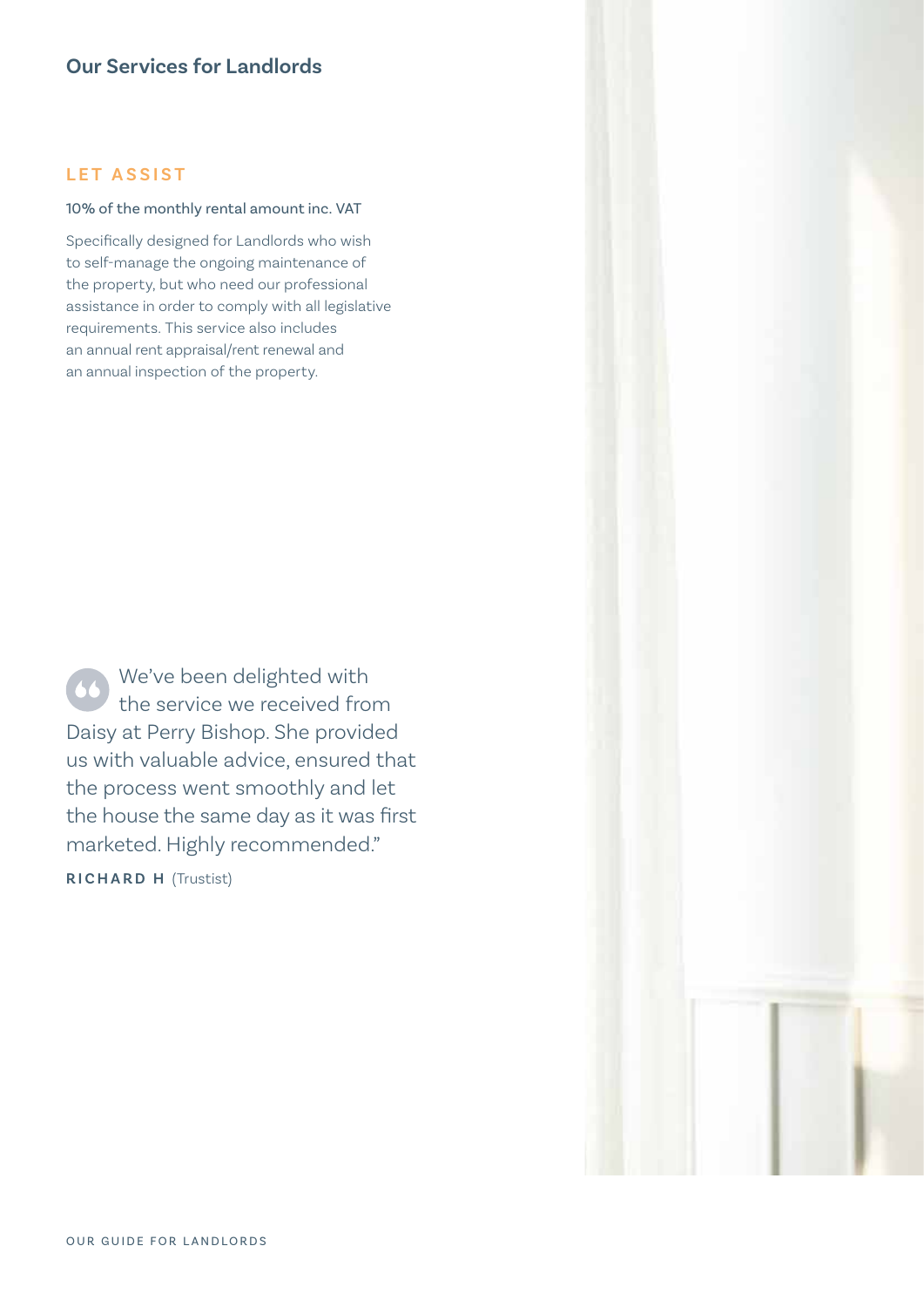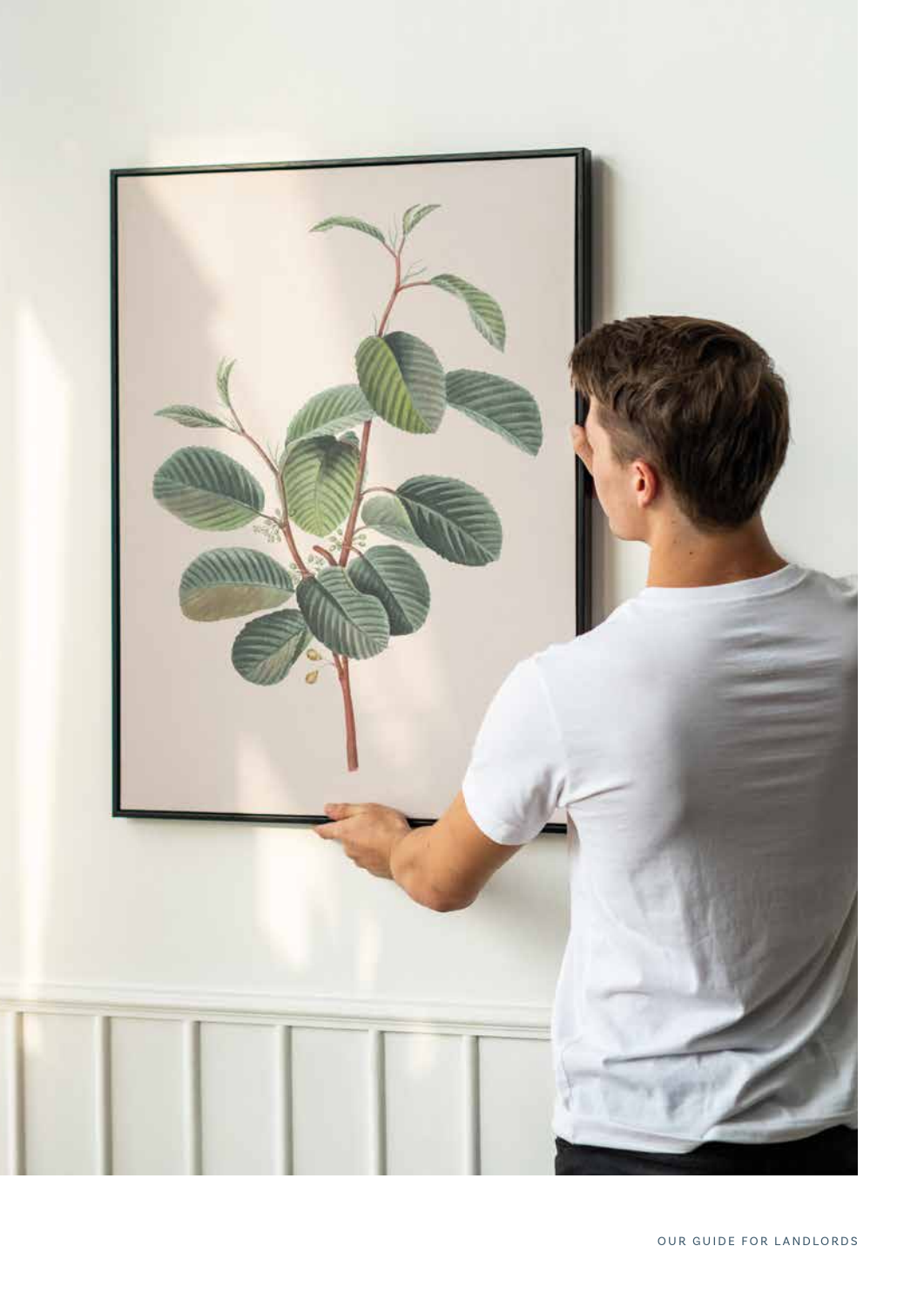

|                                                                                                                                                                                                                    | <b>Enhanced</b><br>Management | <b>Classic</b><br><b>Management</b> | <b>Let Assist</b> |
|--------------------------------------------------------------------------------------------------------------------------------------------------------------------------------------------------------------------|-------------------------------|-------------------------------------|-------------------|
| Market Appraisal                                                                                                                                                                                                   | ✓                             | $\checkmark$                        | $\checkmark$      |
| Tenancy Set Up/<br>Legal Paperwork                                                                                                                                                                                 | £450 inc. VAT                 | £450 inc. VAT                       | £450 inc. VAT     |
| Regular email compliance<br>updates direct to your inbox                                                                                                                                                           | ✓                             | $\checkmark$                        | $\checkmark$      |
| • Tenant Finding Service<br>• Professional Photography<br>· Online & flag board marketing<br>• Applicant screening<br>• Accompanied viewings<br>• Negotiation of favourable terms<br>• Perry Bishop 'TO LET' Board | ✓                             | $\checkmark$                        | $\checkmark$      |
| <b>Tenant Referencing</b><br>• Affordability & Employment<br>or Companies House Checks<br>• Previous Landlord References<br>• Character References<br>· Guarantor References<br>• Right to Rent Checks             |                               | ✓                                   | ✓                 |
| Collection and transfer<br>of initial funds                                                                                                                                                                        | $\checkmark$                  | $\checkmark$                        | $\checkmark$      |
| Supply of legal documentation<br>• Assured Shorthold Tenancy<br>· Guarantor Agreement<br>• Pet addendum<br>• Company Let<br>• Resident Landlord Licence                                                            |                               |                                     |                   |
| Electronic signature<br>of documents                                                                                                                                                                               | $\checkmark$                  | $\checkmark$                        | $\checkmark$      |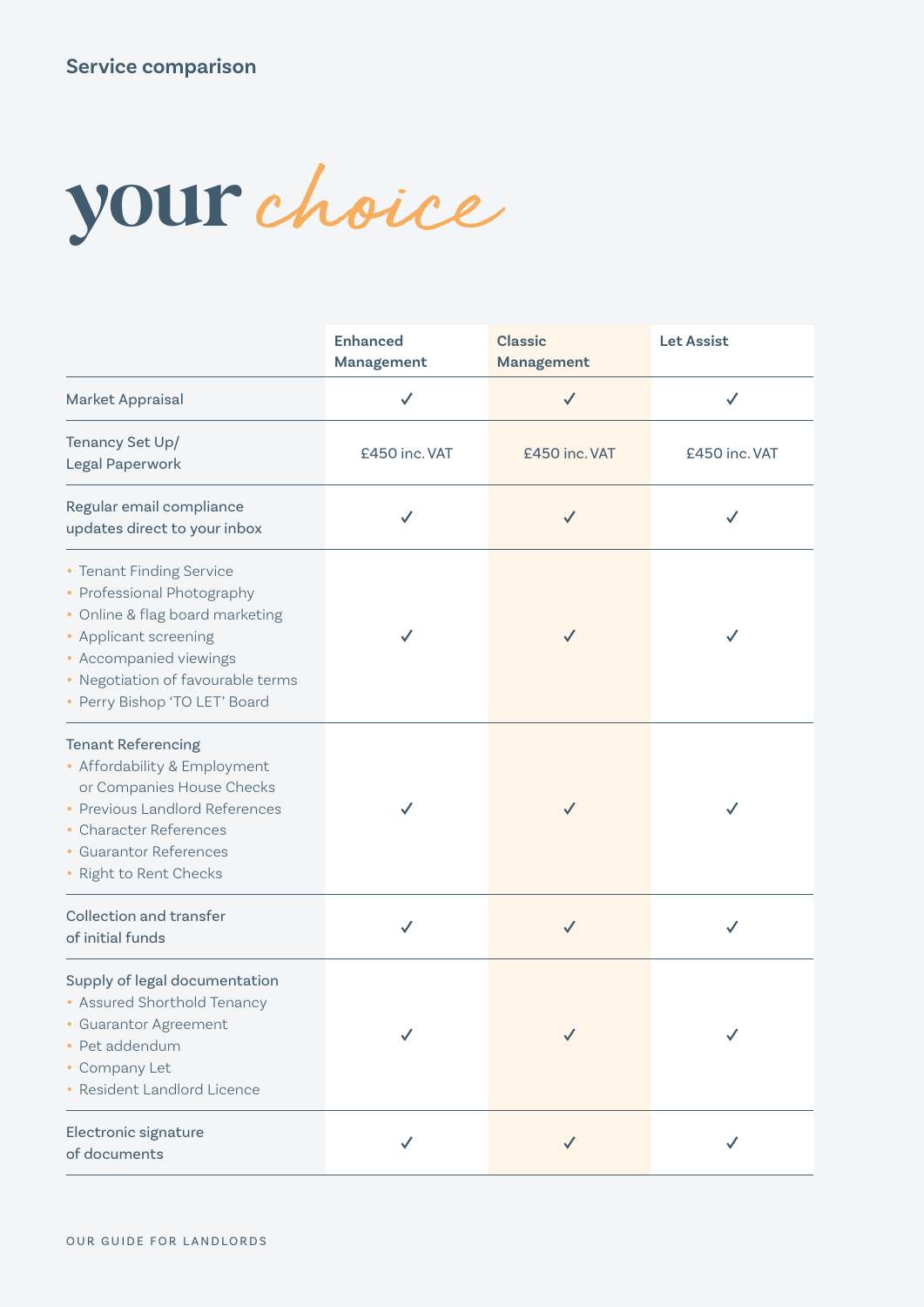|                                                                                                                                                             | <b>Enhanced</b><br><b>Management</b> | <b>Classic</b><br><b>Management</b> | <b>Let Assist</b> |
|-------------------------------------------------------------------------------------------------------------------------------------------------------------|--------------------------------------|-------------------------------------|-------------------|
| Amendment of legal<br>documents prior to tenancy                                                                                                            | $\checkmark$                         | $\checkmark$                        | £25               |
| Collection and protection<br>of security deposit,<br>registered service of<br>Prescribed Information,<br>deposit certificate and<br>relevant scheme leaflet | $\checkmark$                         | $\checkmark$                        | £25               |
| Negotiating deductions<br>from deposit                                                                                                                      | $\checkmark$                         | $\checkmark$                        | £25/hr            |
| Deposit dispute via deposit<br>protection arbitration                                                                                                       | $\checkmark$                         | $\checkmark$                        | £25/hr            |
| Completion of statutory<br>declaration                                                                                                                      | $\checkmark$                         | $\checkmark$                        | £60               |
| Documented service of gas<br>safety certificate, EPC and<br>latest How to Rent Guide                                                                        | $\checkmark$                         | $\checkmark$                        | $\checkmark$      |
| <b>Additional Key Cutting</b>                                                                                                                               | £12 + Key cost                       | £12 + Key cost                      | £12 + Key cost    |
| Sourcing and provision<br>of appliance manuals                                                                                                              | ✓                                    | $\checkmark$                        | £25               |
| Transfer of utility responsibility                                                                                                                          | $\checkmark$                         | $\checkmark$                        | £25               |
| Void cover up to £10 per property<br>(£5 gas, £5 electric)                                                                                                  | $\checkmark$                         | $\checkmark$                        | N/A               |
| Pre check in visit                                                                                                                                          | ✓                                    | $\checkmark$                        | £90               |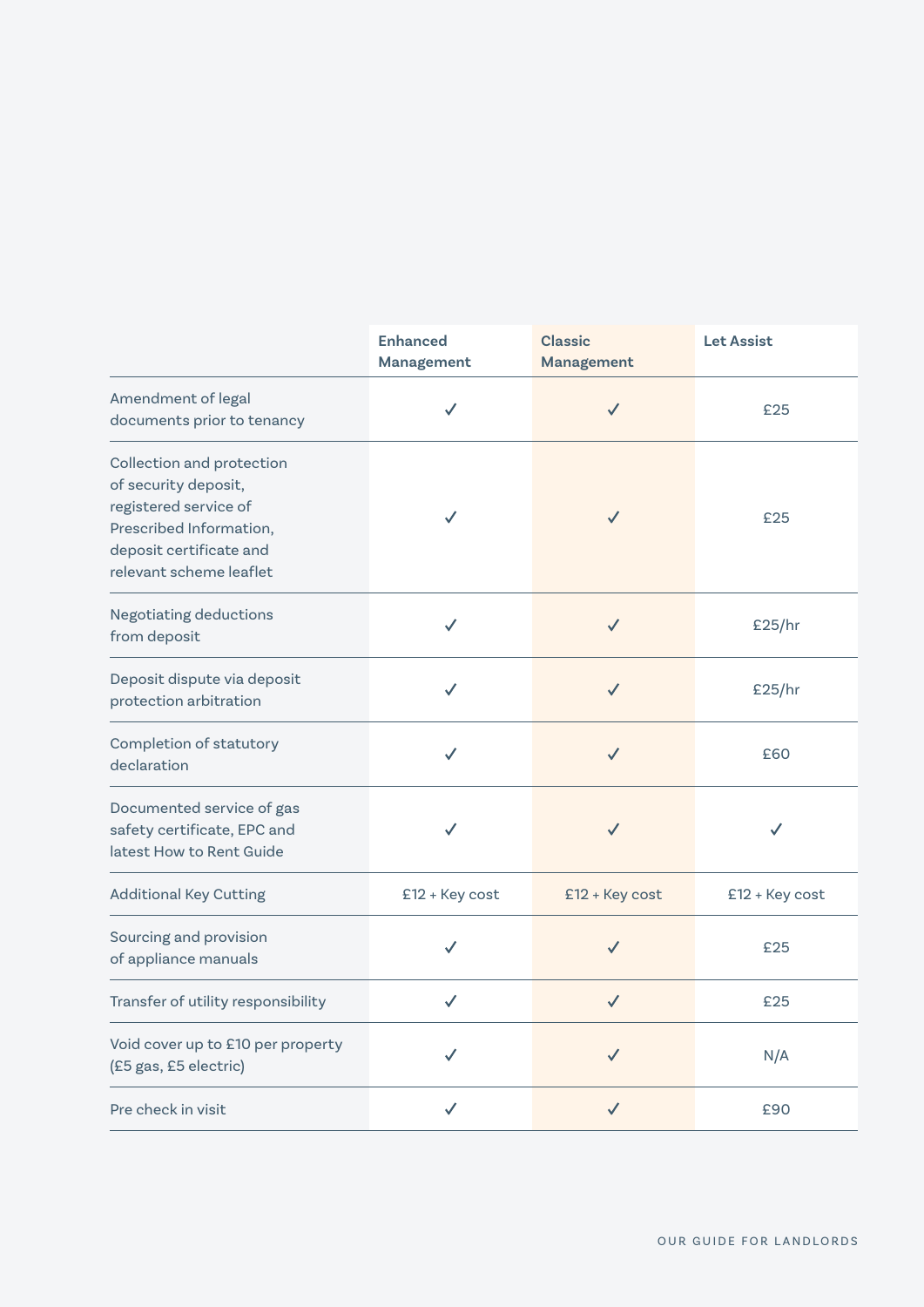|                                                                                                                                                                                                                                                     | <b>Enhanced</b><br>Management | <b>Classic</b><br><b>Management</b> | <b>Let Assist</b>             |
|-----------------------------------------------------------------------------------------------------------------------------------------------------------------------------------------------------------------------------------------------------|-------------------------------|-------------------------------------|-------------------------------|
| Full check in at property<br>• Photographic report<br>• Tenant welcome pack<br>• Documented CO Alarm Check<br>• Documented Smoke<br>Alarm Check<br>• Meter Readings recorded and<br>passed to utility companies<br>• Tenancy Set Up/Legal Paperwork | Varies on size<br>of property | Varies on size<br>of property       | Varies on size<br>of property |
| Access to online landlord portal                                                                                                                                                                                                                    | $\checkmark$                  | $\checkmark$                        | $\checkmark$                  |
| Collection of monthly rent<br>with statement of account<br>• Copy sent to accountant<br>• Copies of all invoices included                                                                                                                           |                               | ✓                                   | ✓                             |
| Guaranteed rent in the event<br>of tenant default until vacant<br>possession achieved                                                                                                                                                               | ✓                             | Varies on<br>Rent pcm               | Varies on<br>Rent pcm         |
| Guaranteed eviction in the<br>event of tenant default                                                                                                                                                                                               | $\checkmark$                  | Varies on<br>Rent pcm               | Varies on<br>Rent pcm         |
| Chasing of rental arrears                                                                                                                                                                                                                           | $\checkmark$                  | $\checkmark$                        | N/A                           |
| Transfer of rental funds<br>by immediate transfer                                                                                                                                                                                                   | ✓                             | ✓                                   |                               |
| Administration of NRL Scheme                                                                                                                                                                                                                        |                               | £32.50/qtr                          | £32.50/qtr                    |
| <b>Administration of HMRC</b><br>tax deductions for non-NRL<br>Scheme landlords                                                                                                                                                                     | ✓                             | £90/qtr                             | £90/qtr                       |
| <b>Annual Rent Reviews</b>                                                                                                                                                                                                                          | $\checkmark$                  | $\checkmark$                        | $\checkmark$                  |
| <b>Service of Section 13</b><br>(rent increase) notice                                                                                                                                                                                              | £60 inc. VAT                  | £60 inc. VAT                        | £60 inc. VAT                  |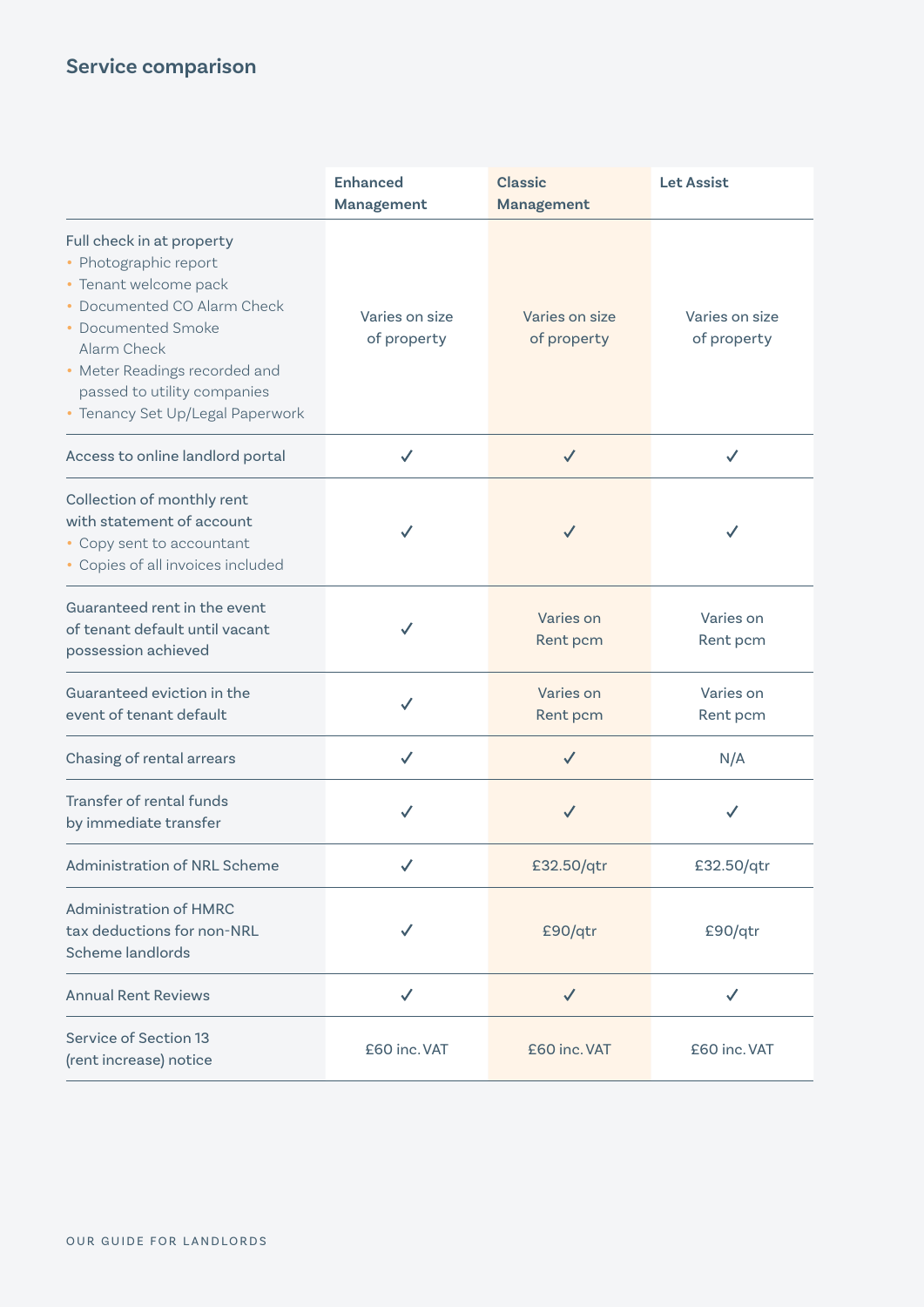|                                                                                                                                   | <b>Enhanced</b><br>Management | <b>Classic</b><br><b>Management</b> | <b>Let Assist</b> |
|-----------------------------------------------------------------------------------------------------------------------------------|-------------------------------|-------------------------------------|-------------------|
| Renewal of fixed term contracts                                                                                                   | $\checkmark$                  | £60 inc. VAT                        | £60 inc. VAT      |
| Deed of surrender and assignment<br>(tenant swap)                                                                                 | $\checkmark$                  | £108                                | £108              |
| Resolving breaches of tenancy<br>(tenant misconduct)                                                                              | $\checkmark$                  | $\checkmark$                        | N/A               |
| Service of Section 8 Eviction<br>(Warning/Eviction) Notice                                                                        | $\checkmark$                  | $\checkmark$                        | £125              |
| Service of Section 21<br><b>Eviction Notice</b>                                                                                   | $\checkmark$                  | $\checkmark$                        | £125              |
| HHSRS/HFFHH Act risk<br>assessments and compliance                                                                                | ✓                             | $\checkmark$                        | N/A               |
| Administration of annual<br>boiler servicing                                                                                      | $\checkmark$                  | $\checkmark$                        | $\checkmark$      |
| Administration of boiler<br>contracts/plans                                                                                       | $\checkmark$                  | $\checkmark$                        | N/A               |
| Ongoing 'Right to Rent' checks                                                                                                    | $\checkmark$                  | $\checkmark$                        | $\checkmark$      |
| Use of 24/7 emergency<br>maintenance line                                                                                         | $\checkmark$                  | $\checkmark$                        | N/A               |
| Use of our intuitive maintenance<br>reporting app                                                                                 | $\checkmark$                  | $\checkmark$                        | N/A               |
| Reactive maintenance using<br>our contractors or your own                                                                         | $\checkmark$                  | $\checkmark$                        | N/A               |
| Planning maintenance<br>schedules implemented                                                                                     | $\checkmark$                  | $\checkmark$                        | N/A               |
| 6-monthly property visit<br>• Photographic report<br>• HHRS/HFHH risk assessment<br>• Immigration check<br>• CO/Smoke Alarm check |                               | $\checkmark$                        | N/A               |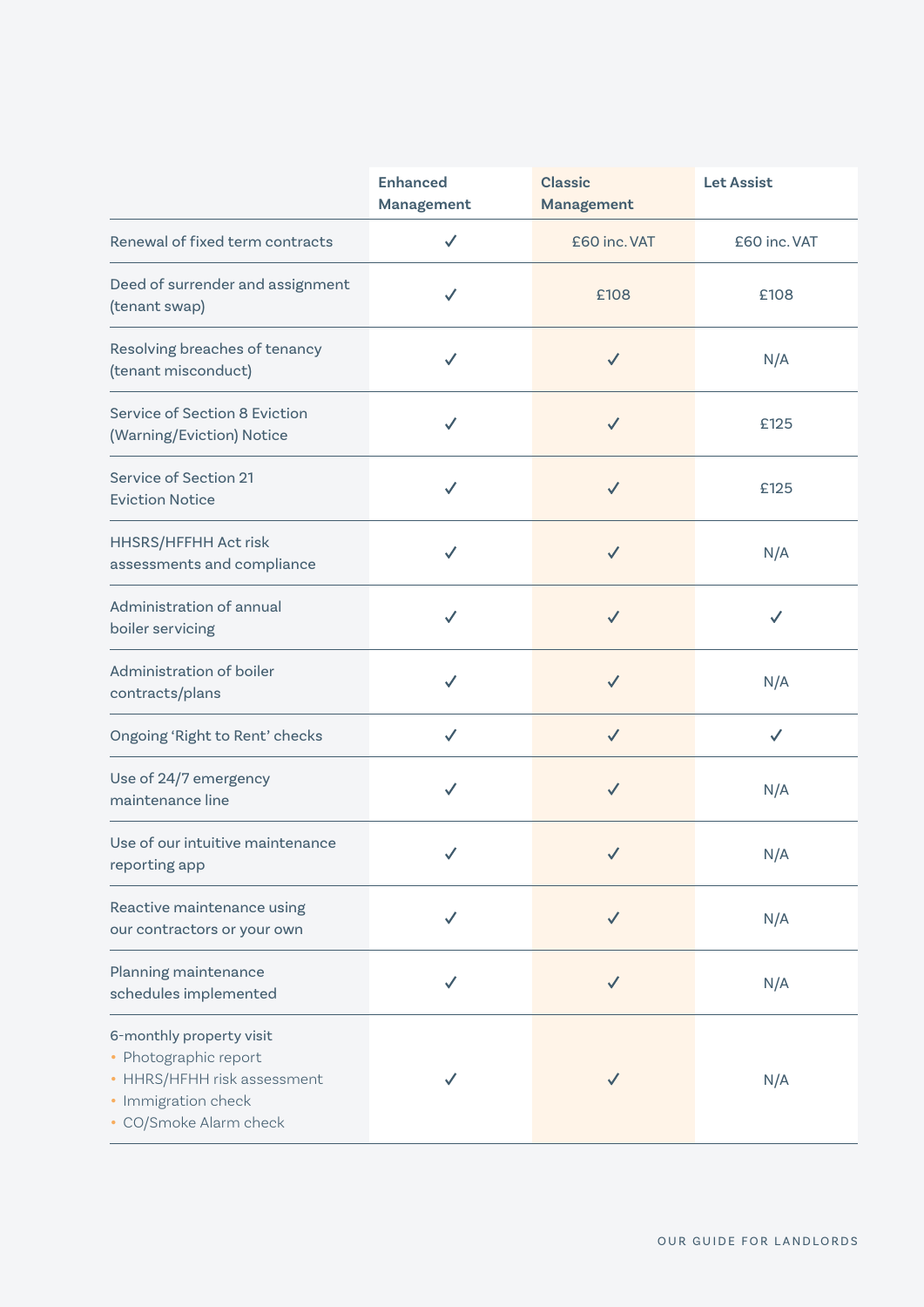|                                                                                                                                                         | <b>Enhanced</b><br>Management | <b>Classic</b><br><b>Management</b> | <b>Let Assist</b> |
|---------------------------------------------------------------------------------------------------------------------------------------------------------|-------------------------------|-------------------------------------|-------------------|
| Additional requested<br>property visits                                                                                                                 | £45 inc. VAT                  | £45 inc. VAT                        | £45 inc. VAT      |
| Meeting contractors<br>at property with keys                                                                                                            | $\checkmark$                  | N/A                                 | N/A               |
| Mould/damp investigation visit                                                                                                                          | $\checkmark$                  | $\checkmark$                        | N/A               |
| <b>Empty property caretaking</b><br>agreement (weekly visit<br>to check property, collect<br>post and flush water system)                               | £32.50<br>per visit           | £32.50<br>per visit                 | N/A               |
| Insurance claim administration                                                                                                                          | 5% of job                     | 10% of job                          | Not available     |
| Full check out of tenants<br>• Photographic report<br>· Minor Legionella check<br>· Documented CO and<br>Smoke Alarm check<br>• Meter readings recorded | ✓                             | $\checkmark$                        | £130 inc. VAT     |
| Annual tax summary                                                                                                                                      |                               | £60                                 | £60               |

Daisy has helped me let various properties over the years, and has always turned up trumps... she has found good tenants for both of my cottages, one 600 miles away in the Highlands – quite an achievement!"

**ALASTAIR B** (Trustist)